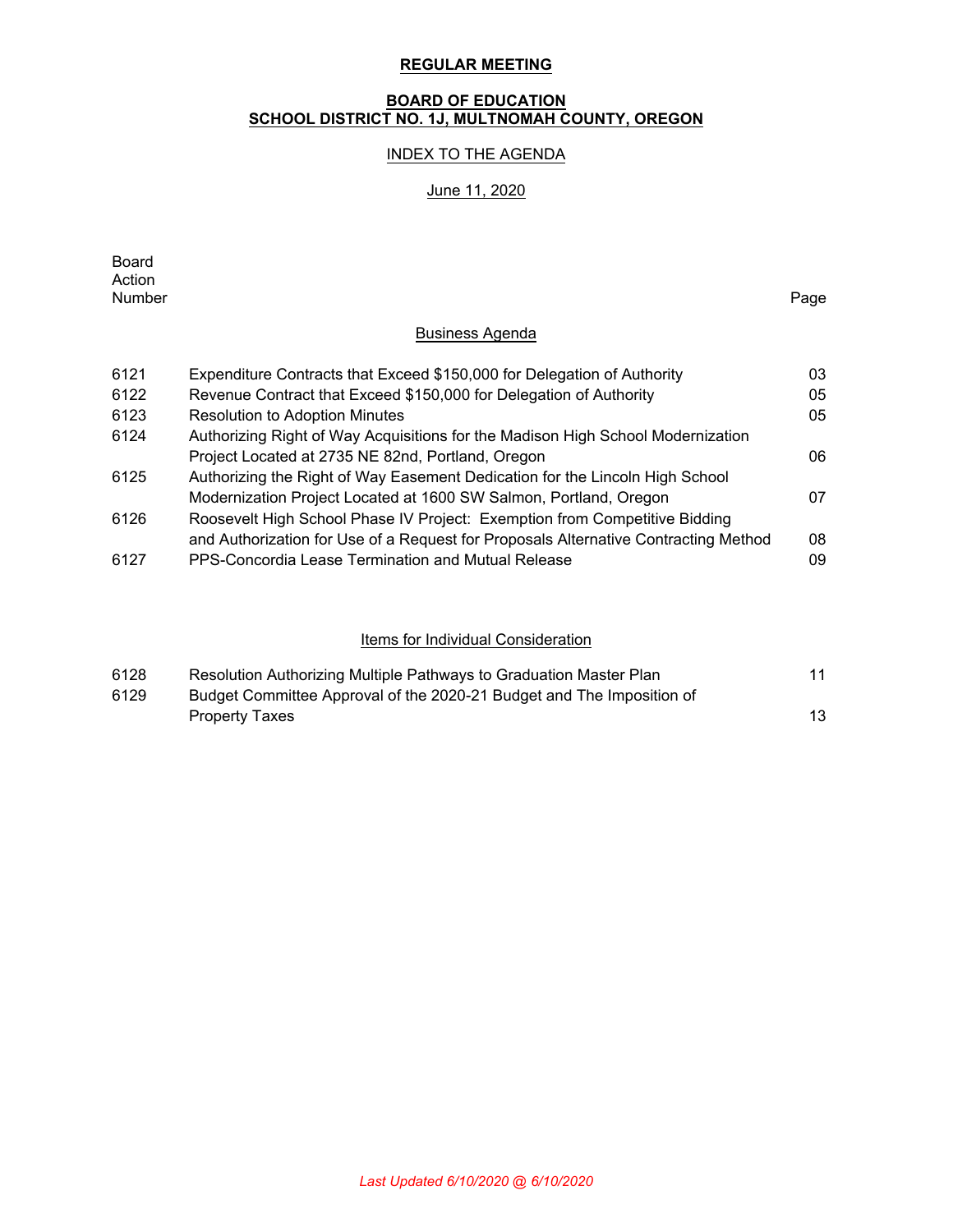# Business Agenda

Resolutions Number 6121 through 6127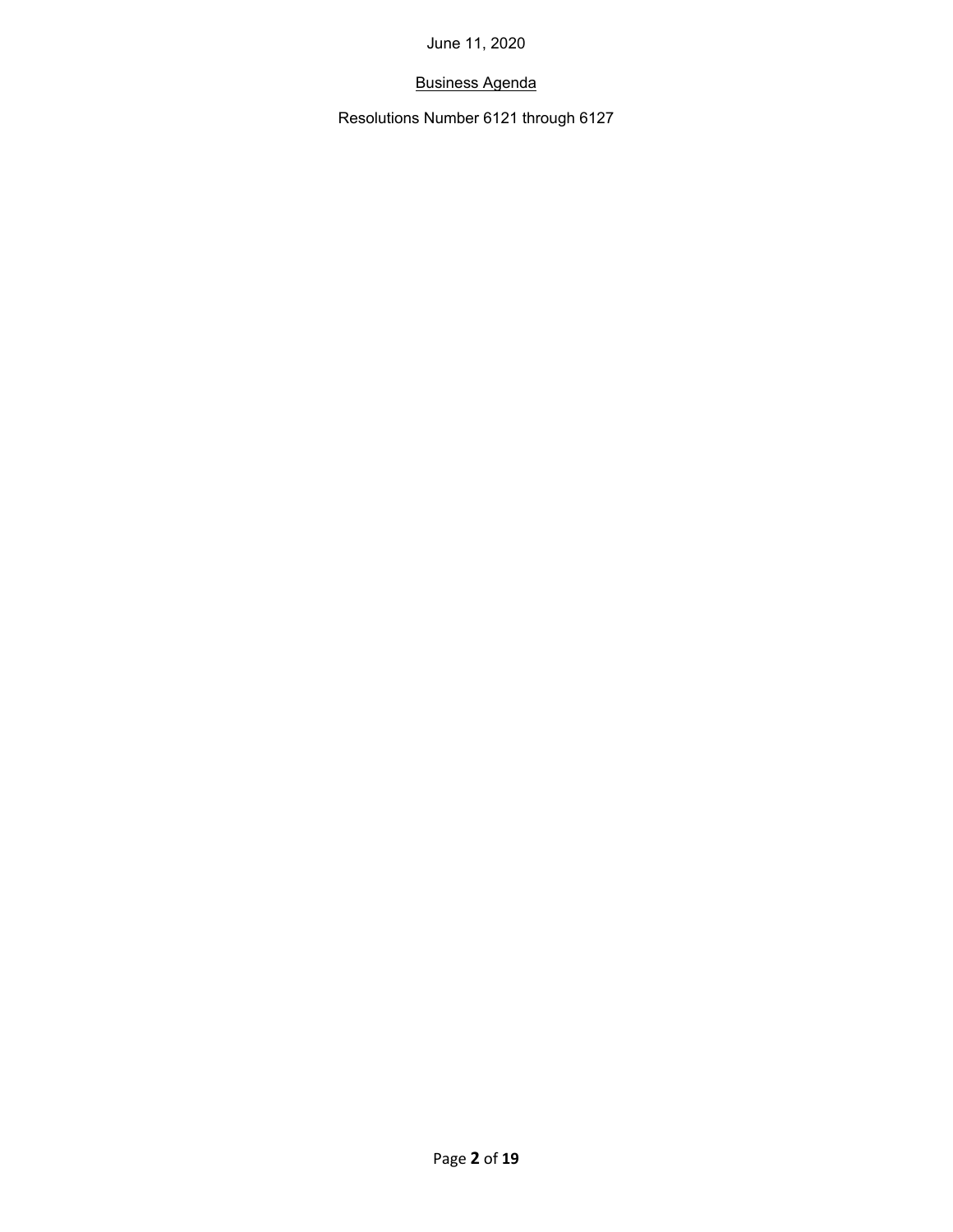# **RESOLUTION No. 6121**

# Expenditure Contracts that Exceed \$150,000 for Delegation of Authority

# **RECITAL**

Portland Public Schools ("District") Public Contracting Rules PPS-45-0200 ("Authority to Approve District Contracts; Delegation of Authority to Superintendent") requires the Board of Education ("Board") enter into contracts and approve payment for products, materials, supplies, capital outlay, equipment, and services whenever the total amount exceeds \$150,000 per contract, excepting settlement or real property agreements. Contracts meeting this criterion are listed below.

## **RESOLUTION**

The Superintendent recommends that the Board approve these contracts. The Board accepts this recommendation and by this resolution authorizes the Deputy Clerk to enter into the following agreements.

| Contractor                         | Contract<br>Term                                                                  | <b>Contract Type</b>                 | <b>Description of Services</b>                                                                                                                                                                            | <b>Contract</b><br>Amount                    | Responsible<br>Administrator,<br><b>Funding Source</b> |
|------------------------------------|-----------------------------------------------------------------------------------|--------------------------------------|-----------------------------------------------------------------------------------------------------------------------------------------------------------------------------------------------------------|----------------------------------------------|--------------------------------------------------------|
| Clarity Construction,              | 6/12/20                                                                           | Construction                         | Restroom repairs at Franklin                                                                                                                                                                              | \$314,546                                    | C. Hertz                                               |
| Inc.                               | through<br>2/26/21                                                                | C 69643                              | High School.<br>Invitation to Bid - Construction<br>2020-2732                                                                                                                                             |                                              | <b>Funding Source</b><br>Varies                        |
| Environmental                      | 6/12/20                                                                           | Construction                         | Asbestos abatement at Vestal.                                                                                                                                                                             | \$153,910                                    | C. Hertz                                               |
| Resources, Inc.                    | through<br>10/30/20                                                               | C 69638                              | Invitation to Bid - Construction<br>2020-2785                                                                                                                                                             |                                              | <b>Fund 456</b><br>Dept. 5511<br>Project DS002         |
| Mythics, Inc.                      | 6/12/20<br>through<br>1/1/23                                                      | Cooperative<br>Contract<br>COA 69627 | Purchase of Oracle products,<br>software, and support services<br>for District-wide use.                                                                                                                  | Original Term:<br>\$300,000<br>Total through | C. Hertz<br>Dept. 5582                                 |
|                                    | Option to<br>renew for<br>one<br>additional<br>two-year<br>term through<br>1/1/25 |                                      | Cooperative Procurement<br>Group: OMNIA Partners                                                                                                                                                          | renewals:<br>\$500,000                       |                                                        |
| The Home Depot Pro                 | 6/12/20<br>through<br>6/30/25                                                     | Cooperative<br>Contract<br>COA 69642 | Purchase of industrial cleaning<br>equipment for use by custodial<br>staff in all District buildings<br>including floor scrubbers.<br>wet/dry vacuum cleaners, and<br>other battery-powered<br>equipment. | \$1,620,000                                  | C. Hertz<br>Dept. 5593                                 |
|                                    |                                                                                   |                                      | Cooperative Procurement<br>Group: OMNIA Partners                                                                                                                                                          |                                              |                                                        |
| <b>School Specialty</b>            | 6/12/20<br>through<br>4/30/25                                                     | Cooperative<br>Contract<br>COA 69637 | Purchases of furniture, fixtures,<br>and equipment on an as-<br>needed basis in support of<br>bond program as well as<br><b>Facilities and Asset</b><br>Management requirements.                          | \$10,000,000                                 | C. Hertz<br><b>Funding Source</b><br>Varies            |
|                                    |                                                                                   |                                      | Cooperative Procurement<br>Group: OMNIA Partners                                                                                                                                                          |                                              |                                                        |
| Skyward<br>Construction, Inc.      | <b>TBD</b>                                                                        | Construction<br>C XXXXX*             | Partial re-roof, ADA upgrades,<br>and fall protection at Harrison<br>Park.                                                                                                                                | \$2,566,298                                  | C. Hertz                                               |
|                                    |                                                                                   |                                      | Invitation to Bid - Construction<br>2020-2811                                                                                                                                                             |                                              |                                                        |
| <b>Building Resources,</b><br>Inc. | <b>TBD</b>                                                                        | Construction<br>C XXXXX*             | Partial re-roof, ADA upgrades,<br>and fall protection at Ockley<br>Green.                                                                                                                                 | \$1,850,827                                  | C. Hertz                                               |

# **NEW CONTRACTS**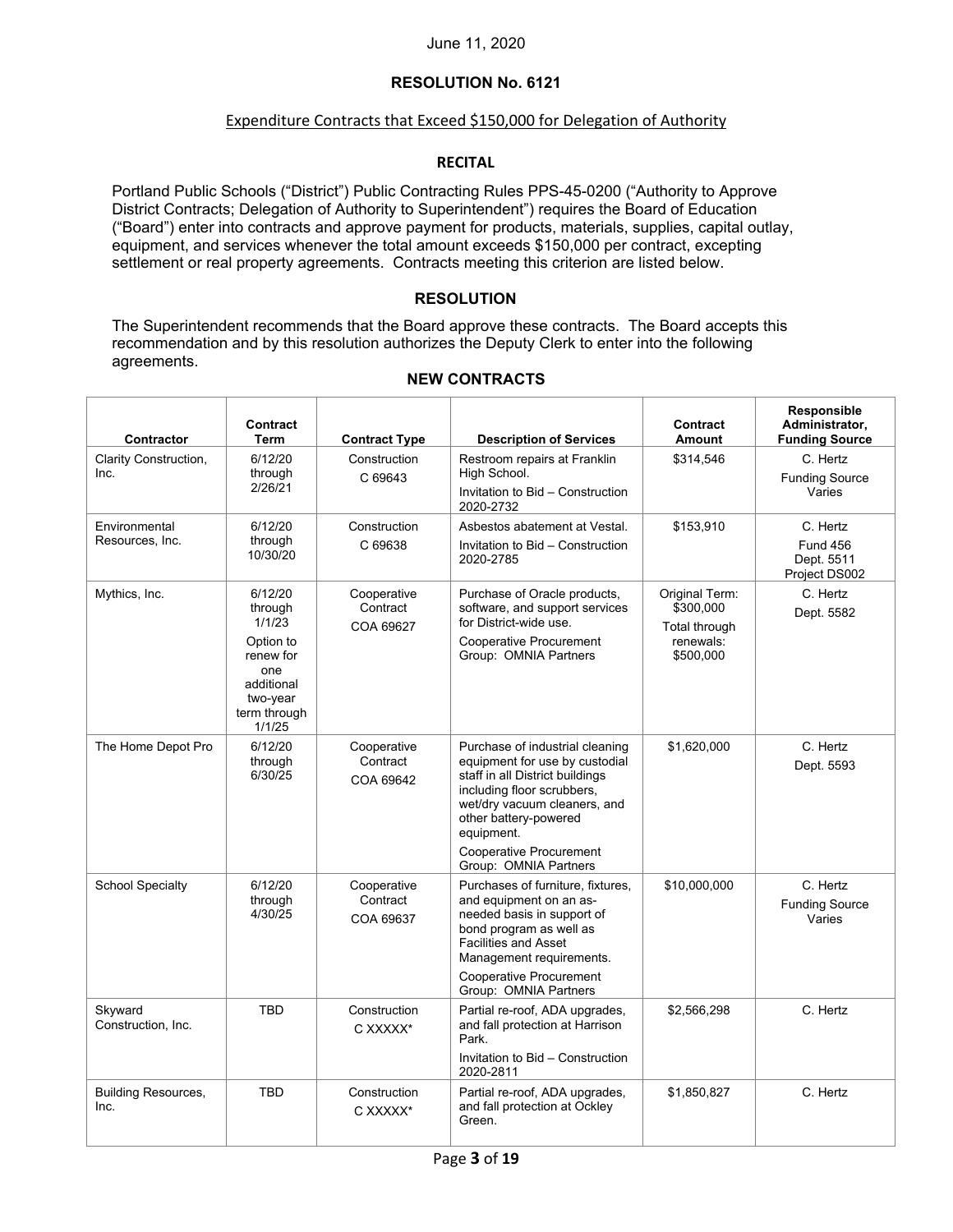|                               |     |                          | Invitation to Bid - Construction<br>2020-2813                         |             |          |
|-------------------------------|-----|--------------------------|-----------------------------------------------------------------------|-------------|----------|
| Skyward<br>Construction, Inc. | TBD | Construction<br>C XXXXX* | Partial re-roof, ADA upgrades,<br>and fall protection at<br>Woodlawn. | \$1,616,163 | C. Hertz |
|                               |     |                          | Invitation to Bid - Construction<br>2020-2812                         |             |          |

\* Contracts are in negotiation and not finalized at this time. Staff seeks advanced authorization for these contracts pursuant to the Purchasing & Contracting Delegation of Authority Administrative Directive, 8.50.105-AD, Section X(4): "The District may seek an 'advanced authorization' from the PPS Board of Education for any contract upon the approval of the Director of Purchasing & Contracting. The cost of the contract shall be a 'Not to Exceed' amount. Once the Board has approved it, no further authorization for the contract is required, providing the contract value remains at or below the 'Not to Exceed' amount."

## **NEW INTERGOVERNMENTAL AGREEMENTS ("IGAs")**

#### No New IGAs

#### **Contractor Contract**  Amendment<br>
Term
Contract Type **Description of Services Amendment Amount, Contract Total Responsible Administrator, Funding Source** Office of the General Counsel Network through<br>8/31/20 6/12/20 through 8/31/20 | Amendment 3 | This amendment Legal Services LS 68196 Provide General Counsel services to the District. This amendment extends the term and adds additional funds to cover ongoing and continued cost for the services. Direct Negotiation PPS-46-0525 (13) \$20,000 S. Reese \$330,000 Fund 101 Dept. 5460

#### **AMENDMENTS TO EXISTING CONTRACTS**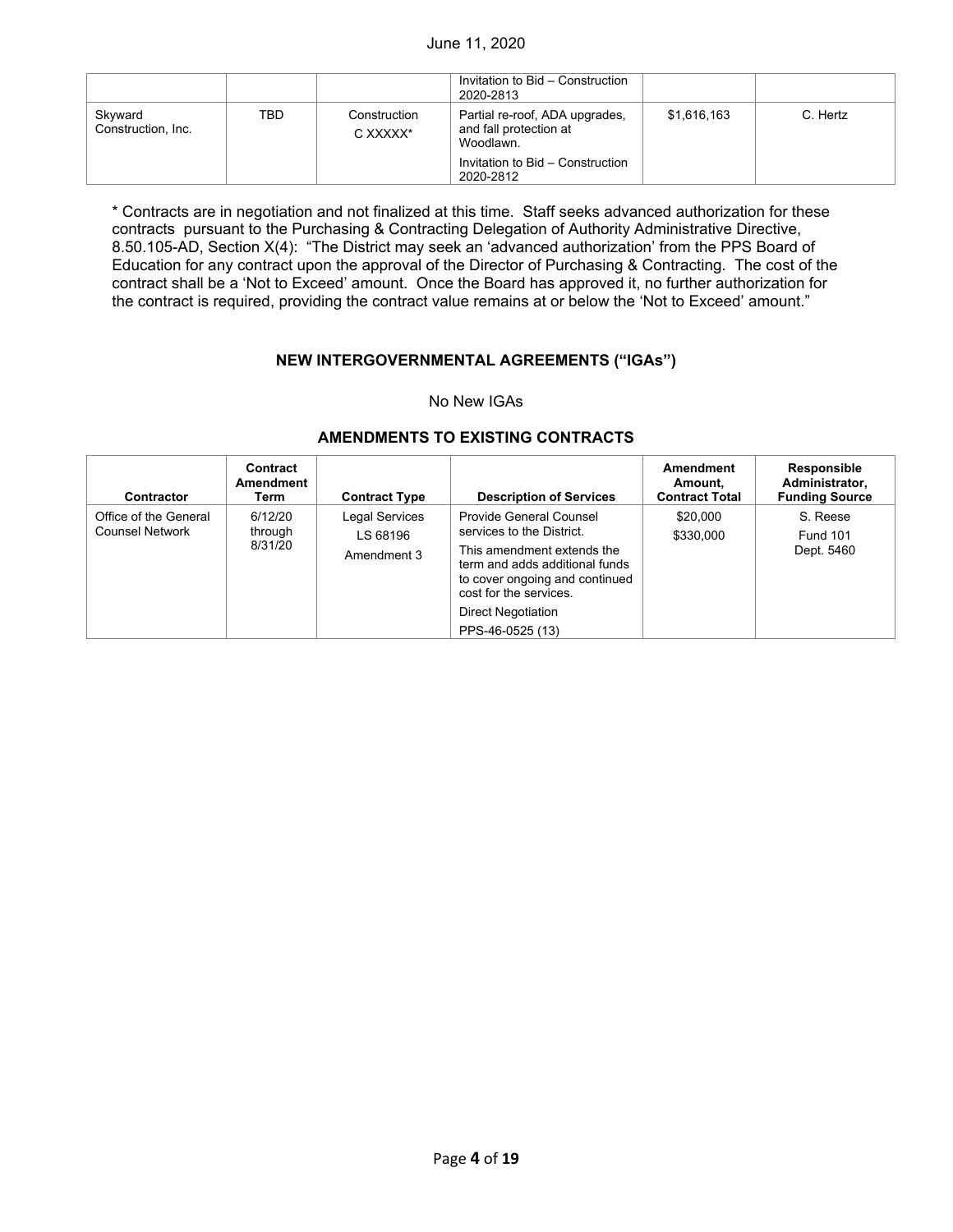# **RESOLUTION No. 6122**

#### Revenue Contracts that Exceed \$150,000 Limit for Delegation of Authority

#### **RECITAL**

Portland Public Schools ("District") Public Contracting Rules PPS-45-0200 ("Authority to Approve District Contracts; Delegation of Authority to Superintendent") requires the Board of Education ("Board") to enter into and approve all contracts, except as otherwise expressly authorized. Contracts exceeding \$150,000 per contractor are listed below.

#### **RESOLUTION**

The Superintendent recommends that the Board approve these contracts. The Board accepts this recommendation and by this resolution authorizes the Deputy Clerk to enter into the following agreements.

# **NEW REVENUE CONTRACTS**

#### No New Revenue Contracts

## **NEW INTERGOVERNMENTAL AGREEMENTS / REVENUE ("IGA/Rs")**

No New Intergovernmental Agreements/Revenue Contracts

# **AMENDMENTS TO EXISTING REVENUE CONTRACTS**

| <b>Contractor</b>                      | Contract<br>Term             | <b>Contract Type</b>                                                      | <b>Description of Services</b>                      | Amendment<br>Amount,<br>Contract<br>Amount | Responsible<br>Administrator,<br><b>Funding Source</b> |
|----------------------------------------|------------------------------|---------------------------------------------------------------------------|-----------------------------------------------------|--------------------------------------------|--------------------------------------------------------|
| Oregon Department<br>of Human Services | 7/1/19<br>through<br>6/30/21 | Intergovernmental<br>Agreement /<br>Revenue<br>IGA/R 68255<br>Amendment 1 | Teen Parent Services child<br>care program funding. | \$254,640<br>\$471,084                     | K. Cuellar<br><b>Fund 205</b><br>Grant G1377           |

#### **RESOLUTION No. 6123**

The Following Minutes are offered for Adoption

May 26, 2020 – Regular Meeting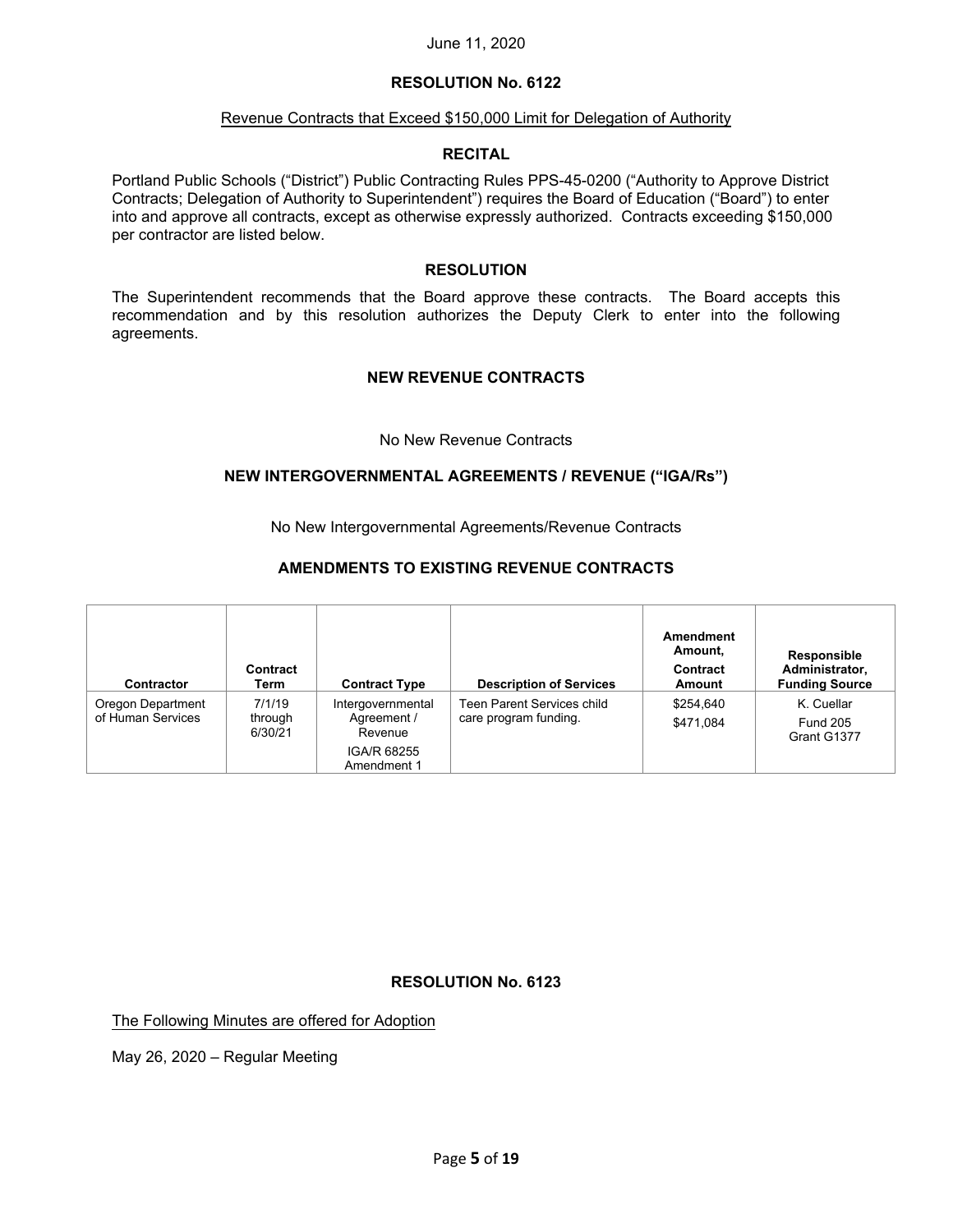# **RESOLUTION No. 6124**

#### Authorizing Right of Way Acquisitions for the Madison High School Modernization Project Located at 2735 NE 82<sup>nd</sup>, Portland, Oregon

# **RECITALS**

- A. The Madison High School Modernization Project (Project) is part of the 2017 School Improvement Bond.
- B. The Project is required by State code to construct right of way street improvements, such as ADA accessible ramps, crosswalks, and traffic signal replacement, along NE 82nd Avenue on District owned land and land on the east side of NE 82nd Avenue that is privately owned (Street Improvements).
- C. The Street Improvements will be constructed by the Project. They require both Temporary Construction Easements between the District and three private property owners and the dedication of three Permanent Right-of-Way Easements between the City of Portland and private property owners (City Easements) (collectively, the Madison Right of Way Acquisitions).
- D. The Project is required to negotiate and pay for the City Easements as a requirement of the Project's Public Works permit.
- E. State law requires that property owners be paid fair market value for Right-of-Way Acquisitions.
- F. The Madison High School Right-of-Way Acquisitions consist of three privately owned parcels on the east side of 82<sup>nd</sup> Avenue. 1) To construct the pedestrian crossing at Thompson Avenue. 2) To construct the pedestrian crossing at Russell Street 3) To construct the 2 pedestrian crossings and replace the traffic signal at the Madison entrance.
- G. The total compensation to purchase the Madison Right-of-Way Acquisitions from private property owners is \$31,827.

- 1. The Board hereby authorizes the Madison Right-of-Way Acquisitions for \$31,827.
- 2. The Board hereby authorizes the Deputy Clerk to execute the Madison Right-of-Way Acquisitions and other required documents in a form approved by District General Counsel.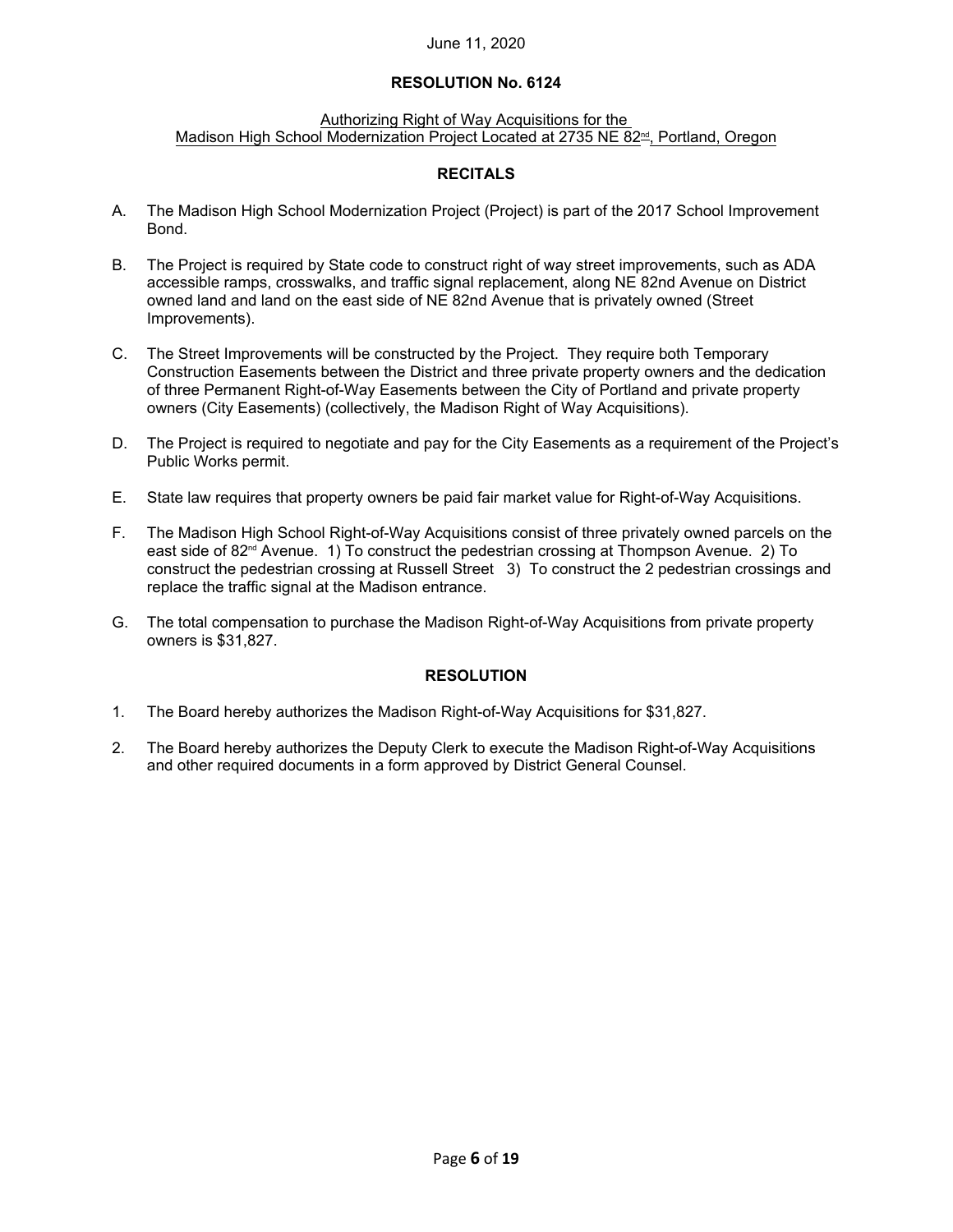# **RESOLUTION No. 6125**

#### Authorizing the Right of Way Easement Dedication for the Lincoln High School Modernization Project Located at 1600 SW Salmon, Portland, Oregon

# **RECITALS**

- A. The Lincoln High School Modernization Project is part of the 2017 School Improvement Bond.
- B. The design of the Project requires street improvements such as new sidewalks, ADA accessible ramps, and crosswalks that enhance the property and are required by City code.
- C. These street improvements require a right-of-way easement dedication to Portland Bureau of Transportation.
- D. Such right-of-way easements are frequently required in order to obtain the building permit on large construction projects, and are typically provided without cost.
- E. The Lincoln High School right-of-way easement consist of approximately 4,358 (four thousand, three hundred and fifty-eight) square feet of land, consisting of three-feet to five-feet sections of frontage along the streets adjacent to Lincoln High School (the Lincoln Easement).
- F. The Lincoln Easement dedication is required so that the final building permit can be issued in August 2020.

- 1. The Board hereby authorizes the Lincoln Easement dedication to the Portland Bureau of Transportation.
- 2. The Board hereby authorizes the Deputy Clerk to execute the Easement for Right-of Way Purposes and other required documents in a form approved by District General Counsel and to convey the Lincoln Easement to the Portland Bureau of Transportation so that the building permit for the Lincoln High School Modernization Project can be issued.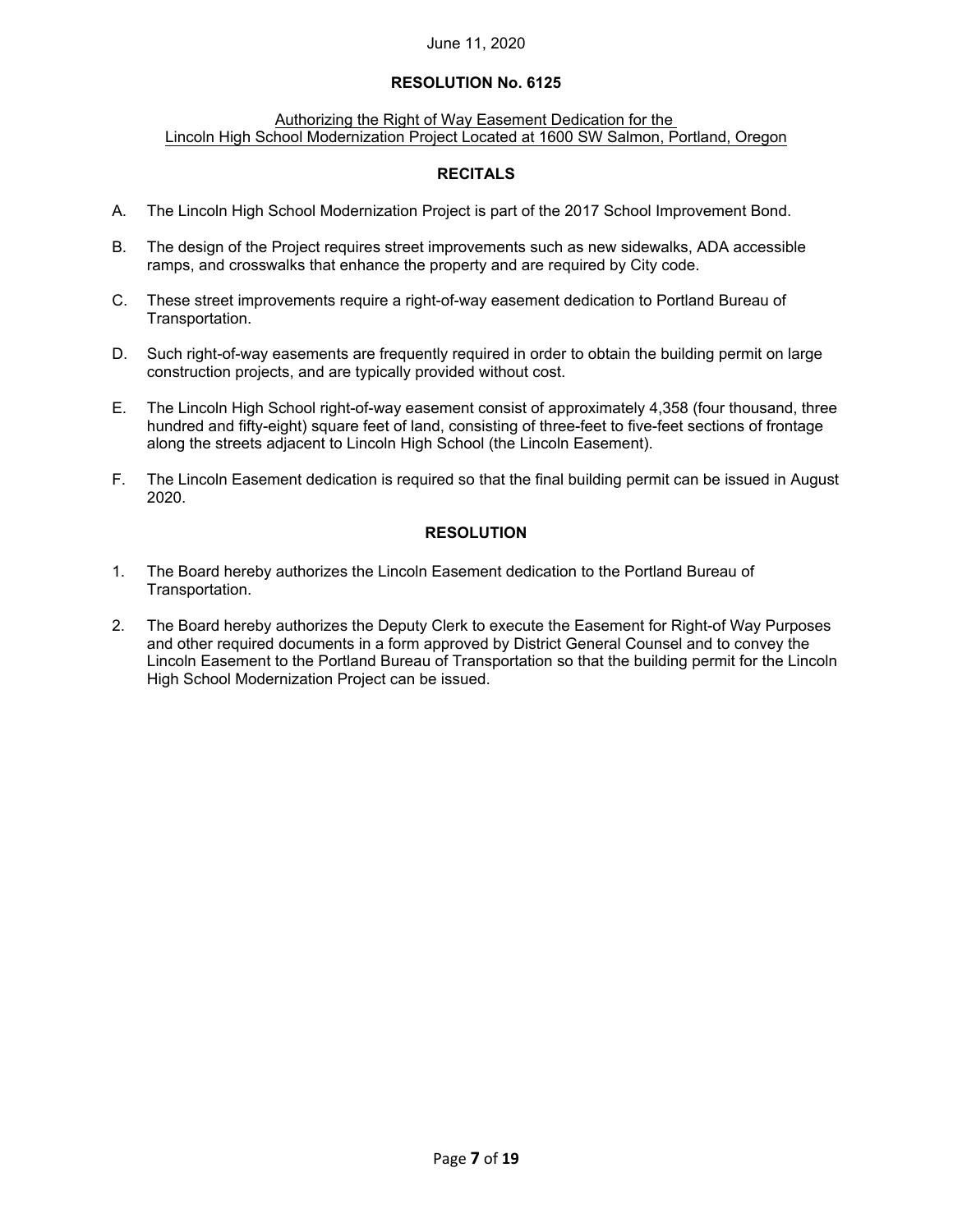### **RESOLUTION NO. 6126**

#### Roosevelt High School Phase IV Project: Exemption from Competitive Bidding and Authorization for Use of a Request for Proposals Alternative Contracting Method

# **RECITALS**

- A. The Board of Directors of Portland Public Schools ("District") is the Local Public Contract Review Board ("Board") pursuant to ORS 279A.060.
- B. ORS 279C.335(2) authorizes the Board to exempt certain public contracts or classes of contracts from the standard competitive bidding process otherwise required by the Public Contracting Code and Rules upon certain findings.
- C. In a duly and legally held election on May 16, 2017, general obligation bonds were approved by a majority of the qualified voters of Portland Public Schools voting at the election ("2017 Capital Improvement Bonds").
- D. The District intends to complete the Roosevelt High School Phase IV Public Improvement Project ("Roosevelt High School Phase IV Project") as part of the 2017 Capital Improvement Bond work.
- E. Staff has determined that use of the RFP alternative contracting method is the preferred method of delivery for the complex Roosevelt High School Phase IV Project. This determination is supported by draft Findings of Fact ("Draft Findings") presented to the Board pursuant to ORS 279C.335.
- F. These Draft Findings specify the cost savings and design, scheduling, operational, safety, and logistical advantages gained through use of the RFP process.
- G. On May 6, 2020, the District issued a public notice in the Business Tribune announcing the District's intent to utilize the RFP alternative contracting method for the Roosevelt High School Phase IV Project. The notice was issued in compliance with ORS 279C.335 and the PPS Public Contracting Rules. The Draft Findings were made available for public review and comment on the date of publication.
- H. The District held a public hearing on the Draft Findings on May 21, 2020.
- I. The Superintendent recommends approval of the exemption from competitive bidding and approval of the RFP alternative contracting method for solicitation and completion of the Roosevelt High School Phase IV Project.

- 1. The Board hereby adopts the Draft Findings in support of use of the RFP alternative contracting method for the Roosevelt High School Phase IV Project ("Findings").
- 2. The Board hereby exempts the Roosevelt High School Phase IV Project from competitive bidding requirements as provided in ORS 279C.335 and PPS Public Contracting Rules PPS-49-0600 through PPS-49-0690. The exemption is based upon the Findings pursuant to ORS 279C.335(2).
- 3. Pursuant to these Findings and decision, the Superintendent or his designee is hereby authorized to conduct a RFP alternative contracting process for the Roosevelt High School Phase IV Project.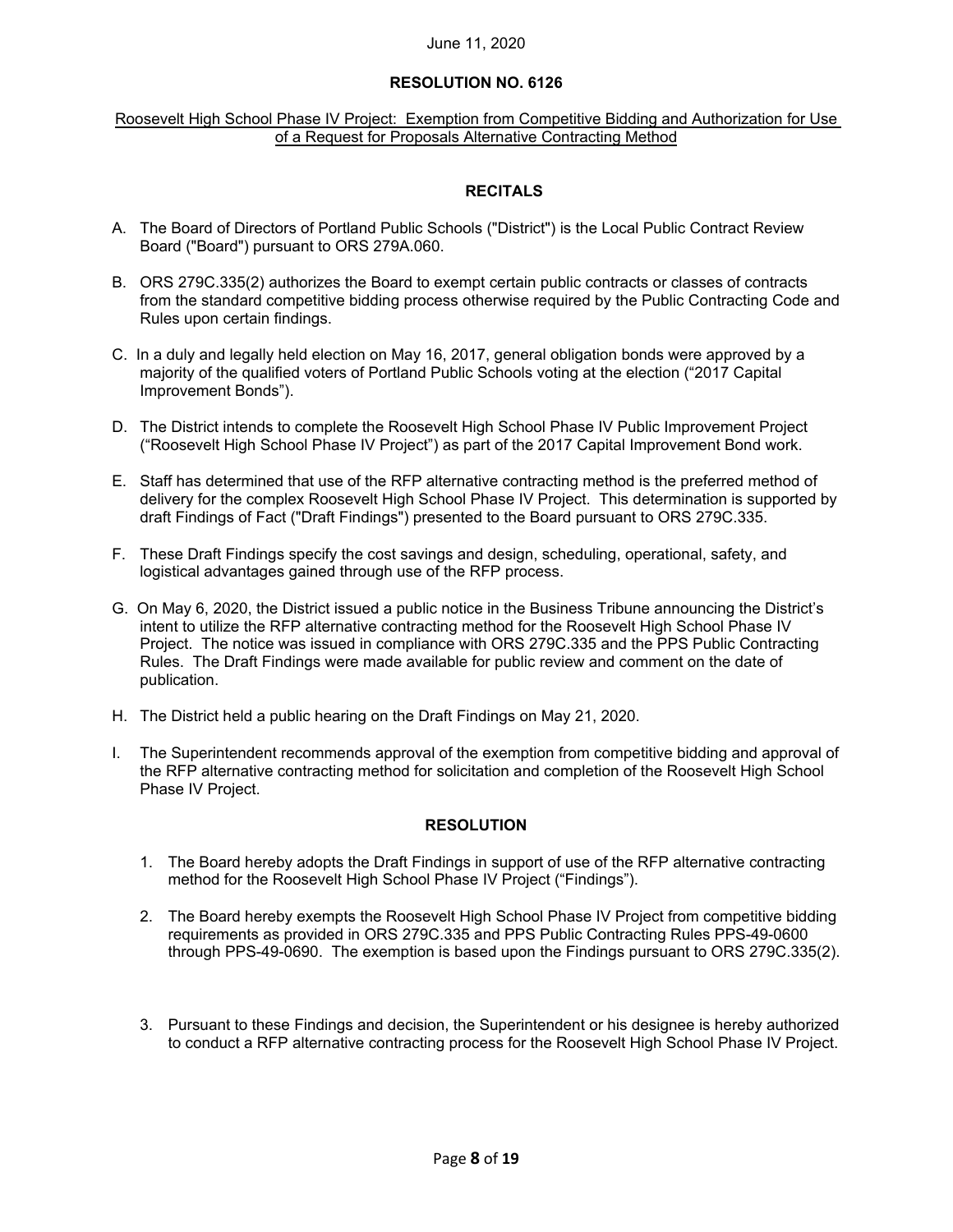# **RESOLUTION No. 6128**

# PPS-Concordia Lease Termination and Mutual Release

# **RECITAL**

- A. In 2017, Portland Public Schools, Concordia University, Kaiser Permanente, Trillium Family Services, and basics, LLC began a partnership to provide integrated services to students and families in the Faubion community. This public-private initiative was called the 3 to PhD program. As part of the 3 to PhD partnership, PPS and Concordia entered into (i) a cost sharing agreement for the reconstruction of Faubion School, and (ii) a lease to, among other things, allow Concordia students and faculty to use portions of the Faubion building ("Concordia Lease").
- B. PPS contends that Concordia owes PPS approximately \$235,300 for amounts related to the construction of the building. Concordia denies that such amounts are owing. The Concordia Lease expires on September 1, 2116.
- C. In February, 2020, Concordia University announced its intention to close at the end of the 2019- 2020 school year and cease all operations, including operations related to the 3 to PhD program and in the leased property.
- D. PPS and Concordia agree that the Concordia lease should be terminated and the 3 to PhD program dissolved in exchange for a mutual release of all claims, including operating expenses and future rent paid. After the Concordia Lease is terminated, PPS will have unfettered right to use the space that was subject to that lease.
- E. As an inducement to terminate the Concordia Lease, Concordia has requested that PPS release its rights in a Plaza Easement that allows pedestrian access by PPS across a lot owned by Concordia and that PPS commit to place certain plaques in Faubion School that recognize Concordia donors who contributed to the reconstruction of Faubion School.

# **RESOLUTION**

The Board grants the Superintendent authority to enter into the below-listed agreement(s) on behalf of PPS, each in a form approved by PPS counsel, and to take all actions necessary to consummate and perform under such agreement(s):

- (a) an agreement terminating the Concordia Lease,
- (b) an agreement whereby Concordia and PPS mutually terminate the 3 to PhD partnership;
- (c) a mutual release of all claims that PPS or Concordia may have against the other party, including amounts owed by either party;
- (d) a release of all of PPS's rights under the Plaza Easement.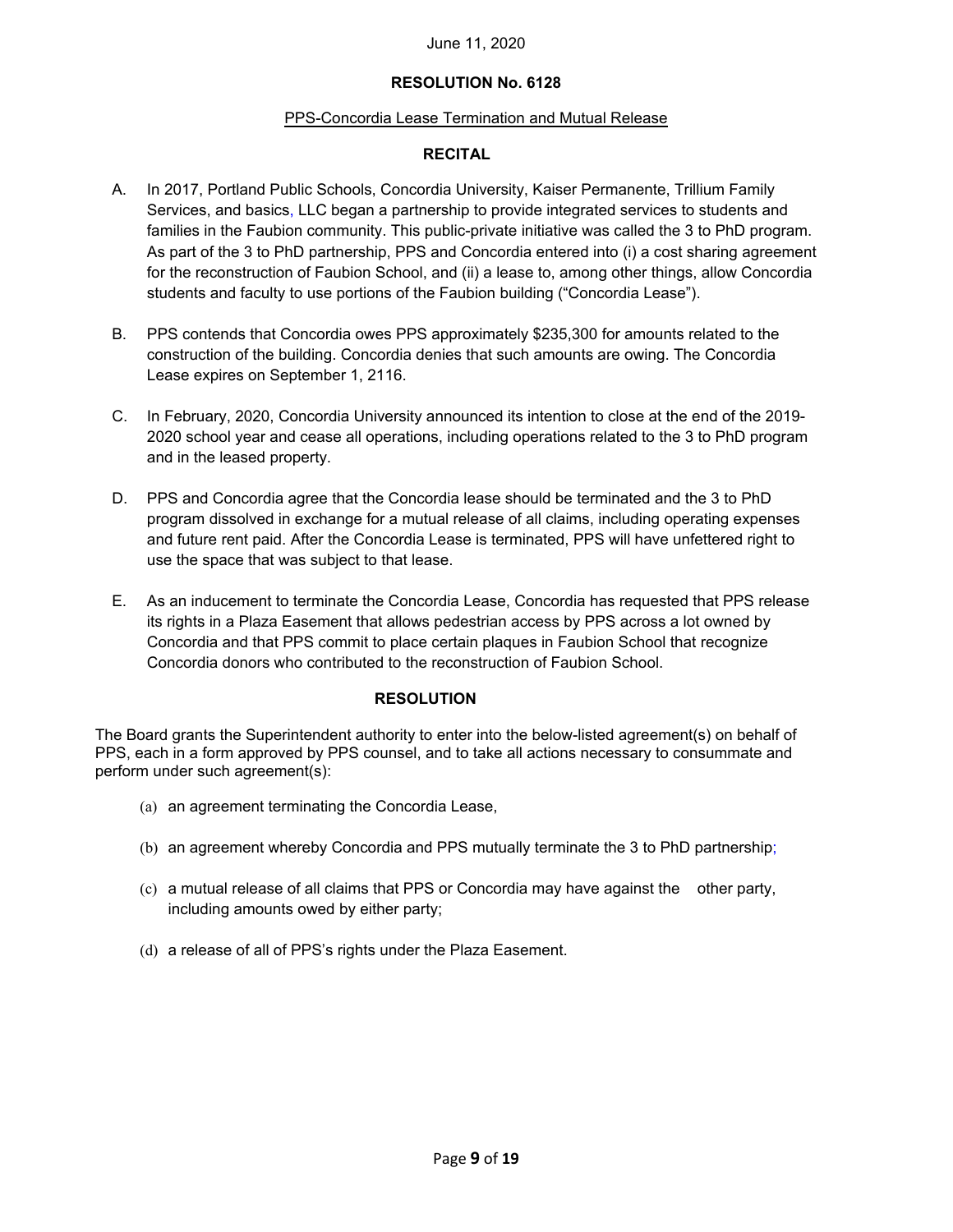# Business Agenda

Resolutions Number 6128 through 6129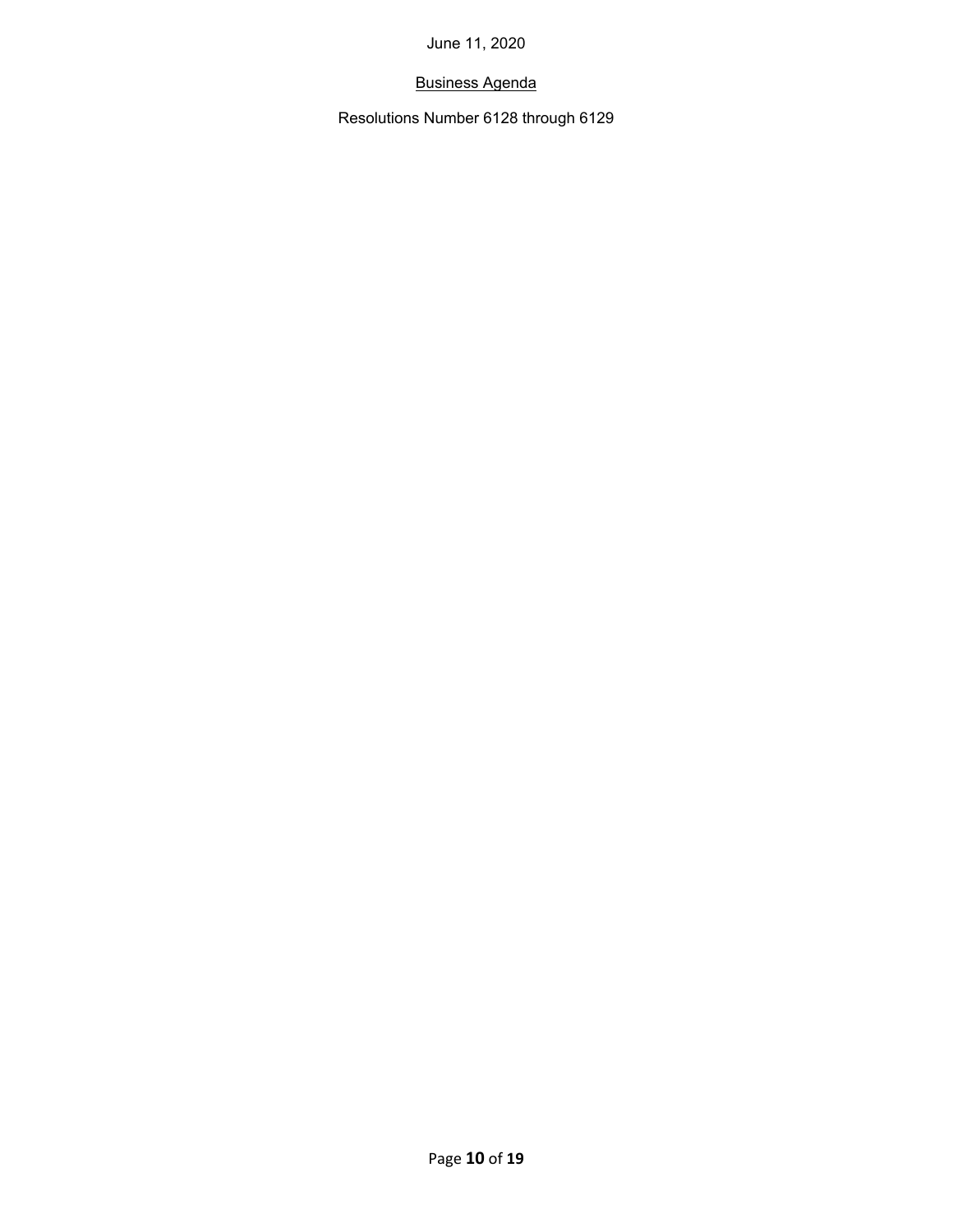# **RESOLUTION No. 6128**

#### Resolution Authorizing Multiple Pathways to Graduation Master Plan

### **RECITALS**

- A. Board Resolution 5780 approved in December 2018 required:
	- a. A location analysis for Multiple Pathways to Graduation programs (MPG).
	- b. Updated plans incorporating the master plan revisions noted in this resolution.
	- c. Updated plans identifying all programs and program spaces intended to be located on the Benson Campus at the completion of construction.
	- d. Updated construction phasing plan to include all school programs that will remain at the Benson Campus after completion of construction.
- B. Board Resolution 5828 approved on February 26, 2019, included the following:
	- a. Approval of proposed location analysis for MPG:
		- i. PISA, Pioneer and MPG programs that currently are located on the Benson Campus to remain on the campus. This includes incorporating Virtual Scholars, Night/Summer School Offices, PISA, and Pioneer High School within Benson Polytechnic High School buildings.
		- ii. A new building dedicated to Alliance, Reconnection Program & Services, DART/Clinton, and Teen Parent Child Care Services that will be located in the existing parking lot area of the Benson campus.
	- b. Requiring an analysis of incorporating the Alliance program at Meek in the Benson Campus.
- C. Board Resolution 5859 approved on March 19, 2019, included the following:
	- a. Approval of the updated Master Plan dated March 13, 2019.
	- b. Requiring an evaluation of Alliance at Meek campus programming to include feasibility of colocating in the new MPG building on the Benson campus.
	- c. Requiring the following updates:
		- i. Swing Space. An updated plan for providing swing space at Kenton and Marshall High School.
		- ii. Phasing Plan. An updated phasing plan to include the overall construction sequencing showing the durations for programs located at temporary locations.
- D. Board Resolution 5910 approved on June 25, 2019, included the following:
	- a. Approval of the updated Master Plan dated May 30, 2019. Key items included in the update were:
		- i. Relocating Alliance at Meek into the new MPG building on the Benson Campus.
		- ii. No change to the project completion date, with all phases of construction to be complete by Summer of 2024.
		- iii. Requiring an updated MPG building master plan.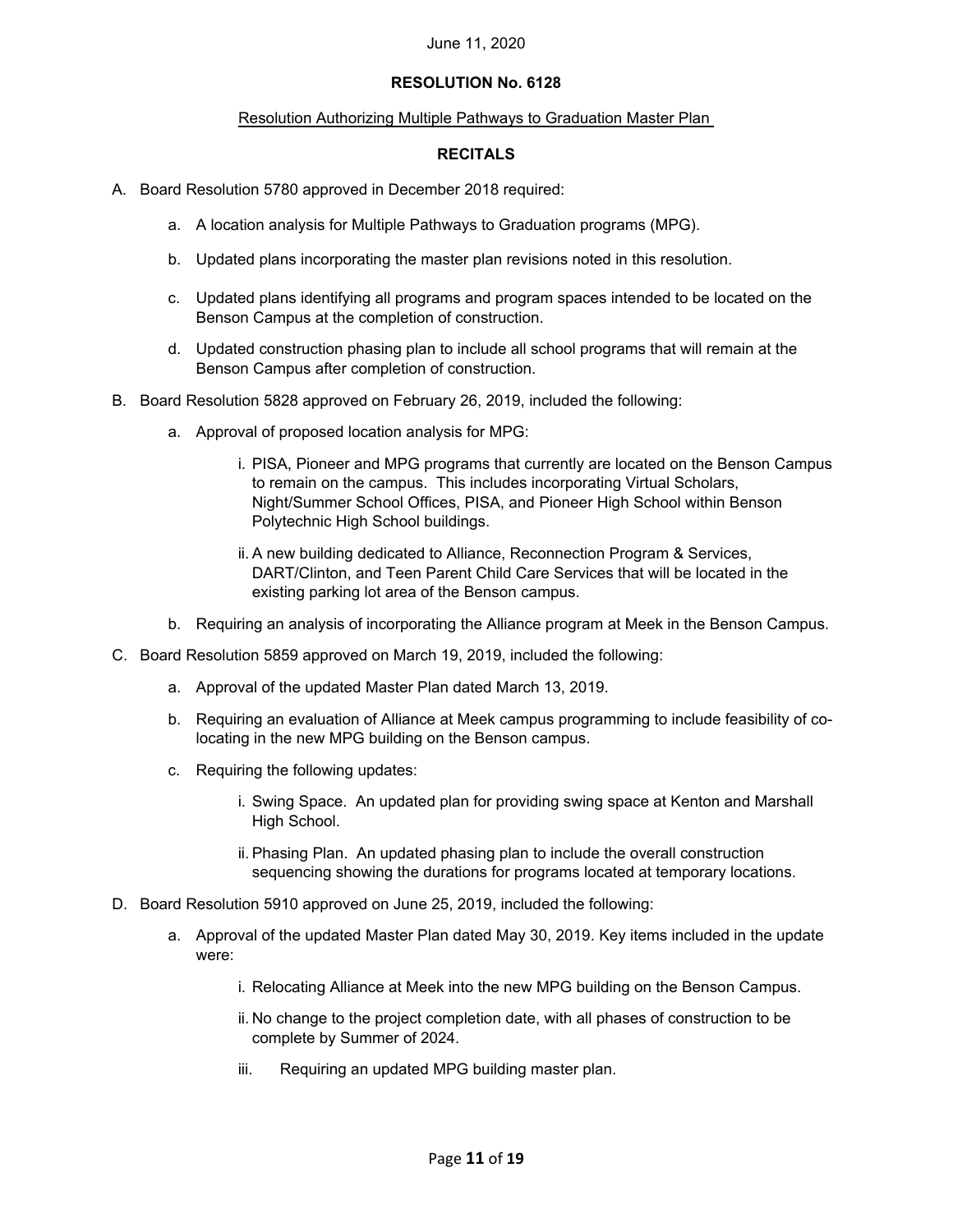- 1. The Board of Education approves the Master Plan Report for Multiple Pathways to Graduation High School, as part of an update to the Benson Campus Master Plan.
- 2. The Board of Education approves the option of adding 1,000 SF, in order to provide 500 seats in the gym.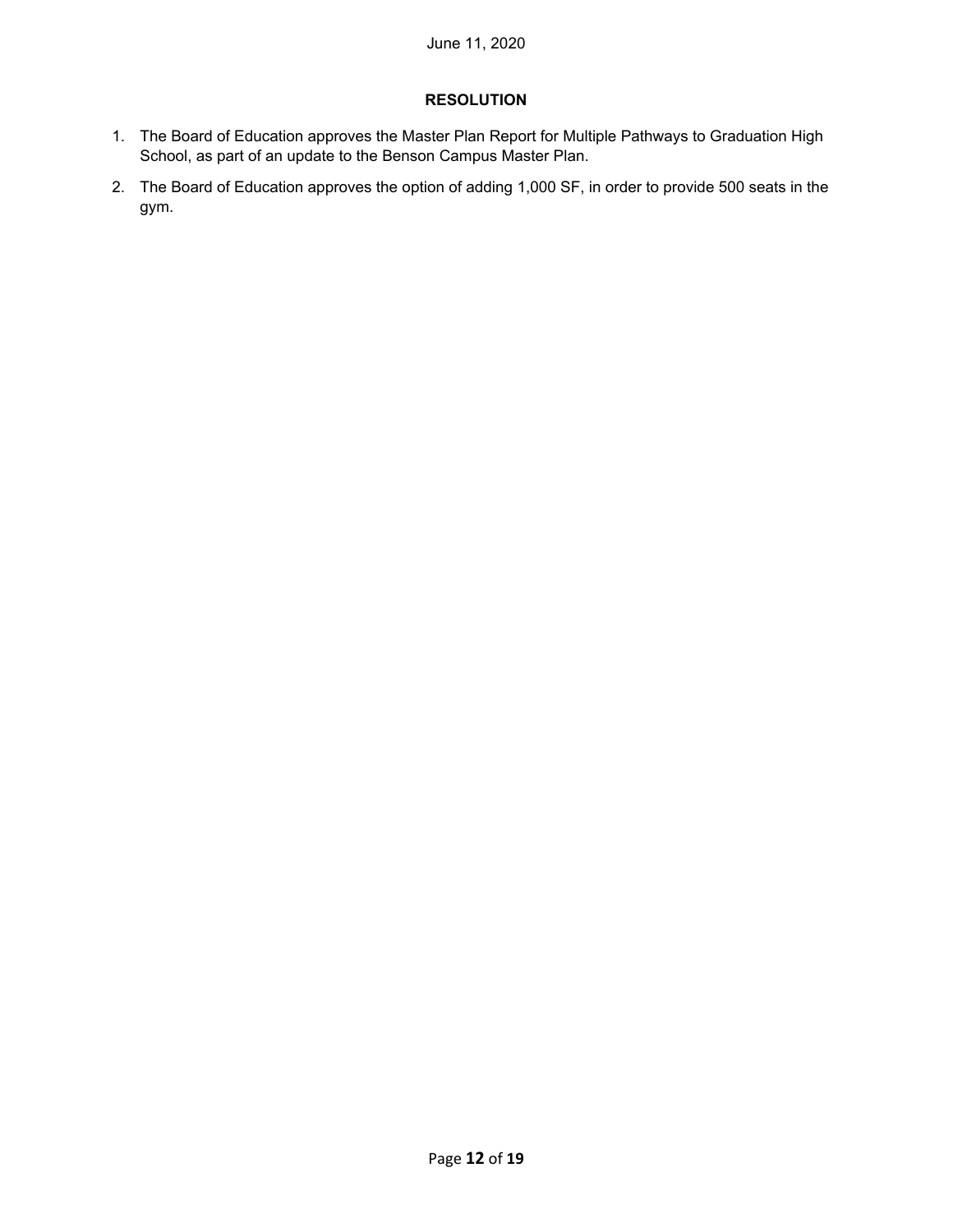#### **RESOLUTION No. 6129**

#### Budget Committee Approval of the 2020-21 Budget and The Imposition of Property Taxes

#### **RECITALS**

- A. Oregon Local Budget Law, Oregon Revised Statute (ORS) 294.426, requires the Budget Committee of Portland Public Schools (District) to hold one or more meetings to receive the budget message and the budget document; and to provide members of the public with an opportunity to ask questions about and comment upon the budget document.
- B. On May 26, 2020, the Budget Committee received the Superintendent's budget message and Proposed Budget document for the fiscal year 2020-21.
- C. On June 8, 2020, the Board acting as the Budget Committee held a Budget Town Hall to discuss and receive public comment on the Proposed Budget.
- D. Oregon Budget Law, ORS 294.431, requires submission of the budget document to the Tax Supervising Conservation Commission (TSCC) by May 15 of each year. ORS 294.431 allows taxing jurisdictions to request an extension of the submission date.
- E. The District requested, and the TSCC authorized, extending the submission date to no later than June 11, 2020.
- F. The Board of Education (Board) appointed a Community Budget Review Committee (CBRC) to review the Proposed Budget and current year expenditures of the existing Local Option Levy. The CBRC acts in an advisory capacity to the Board.
- G. On June 11, 2020, the Budget Committee received testimony and a report on the current year Local Option Levy expenditures and testimony and recommendations from the CBRC.
- H. Oregon Local Budget Law, ORS 294.428 requires that each legal jurisdiction's Budget Committee approve a budget and specify the *ad valorem* property tax amount or rate for all funds.
- I. It is noted that \$0.5038 per \$1,000 of the assessed value of the Permanent Rate Tax Levy, (commonly known as the "Gap Tax") and, based on an analysis presented to the Board, the entirety of the Local Option Tax Rate Levy are excluded from State School Fund calculations.
- J. ORS 457.010(4)(a)(D) provides the opportunity for a school district to be excluded from the urban renewal division of tax calculations with a statutory rate limit on July 2003, which is greater than \$4.50 per \$1,000 of assessed value. To the extent that the rate limit was increased under section 11 (5)(d), Article XI of the Oregon Constitution, property tax revenue from said increase is excluded from local revenues. The District will notify the county assessors of the rate to be excluded for the current fiscal year not later than July 15.
- K. Portland Public Schools has a statutory rate limit that is in excess of the \$4.50 limitation that includes an increase under section 11 (5)(d), Article XI of the Oregon Constitution.

- 1. The Budget Committee approves the budget as summarized in Attachment "XX".
- 2. The Budget Committee approves the budget for the fiscal year 2020-21 in the total amount of \$2,725,777,000.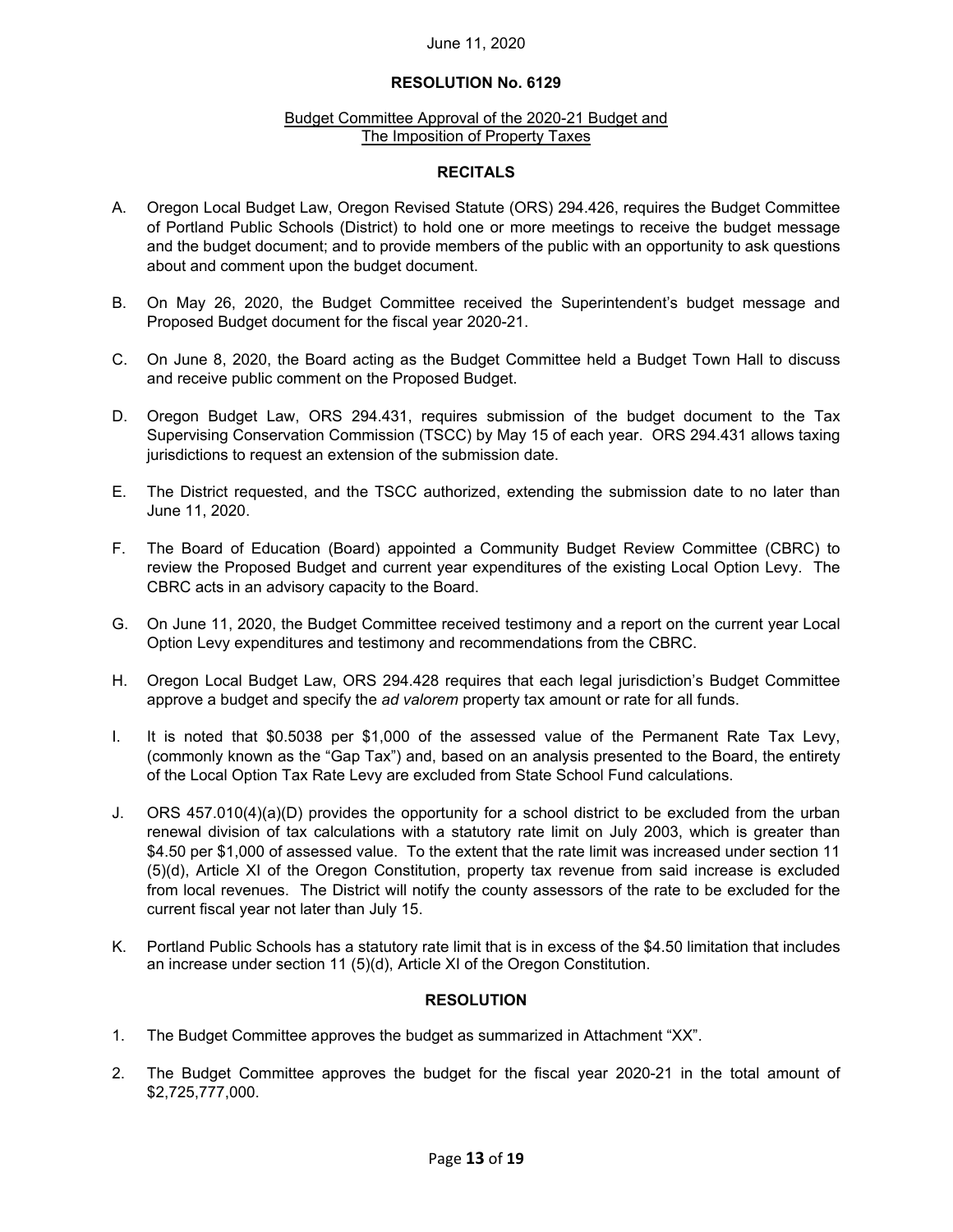- 3. The Budget Committee resolves that the District imposes the taxes provided for in the approved budget:
	- a. At the rate of \$5.2781 per \$1,000 of assessed value for operations;
	- b. At the rate of \$1.9900 per \$1,000 of assessed value for local option tax for operations;
	- c. In the amount of \$136,000,000 for exempt bonds

Taxes are hereby imposed and categorized as for the tax year 2020-21 upon the taxable assessed value of all taxable property in the District, as follows:

|                            | <b>Education Limitation</b>            | <b>Excluded from Limitation</b> |
|----------------------------|----------------------------------------|---------------------------------|
| Permanent Rate Tax Levy    | \$5.2781/\$1,000 of assessed valuation |                                 |
| Local Option Rate tax Levy | \$1.9900/\$1,000 of assessed valuation |                                 |
| <b>Bonded Debt Levy</b>    |                                        | \$136,000,000                   |

- 4. The Budget Committee further resolves that \$0.5038 per \$1,000 of taxable assessed value is excluded from the division of tax calculations, as the Permanent Rate Tax Levy attributable to the increase provided in section 11 (5)(d). Article XI of the Oregon Constitution (such increase is a result of the expiring Gap Tax Levy).
- 5. The Budget Committee directs submittal of this approved budget to the TSCC by June 11, 2020, in accordance with ORS 294.431, under the extension as granted by the TSCC.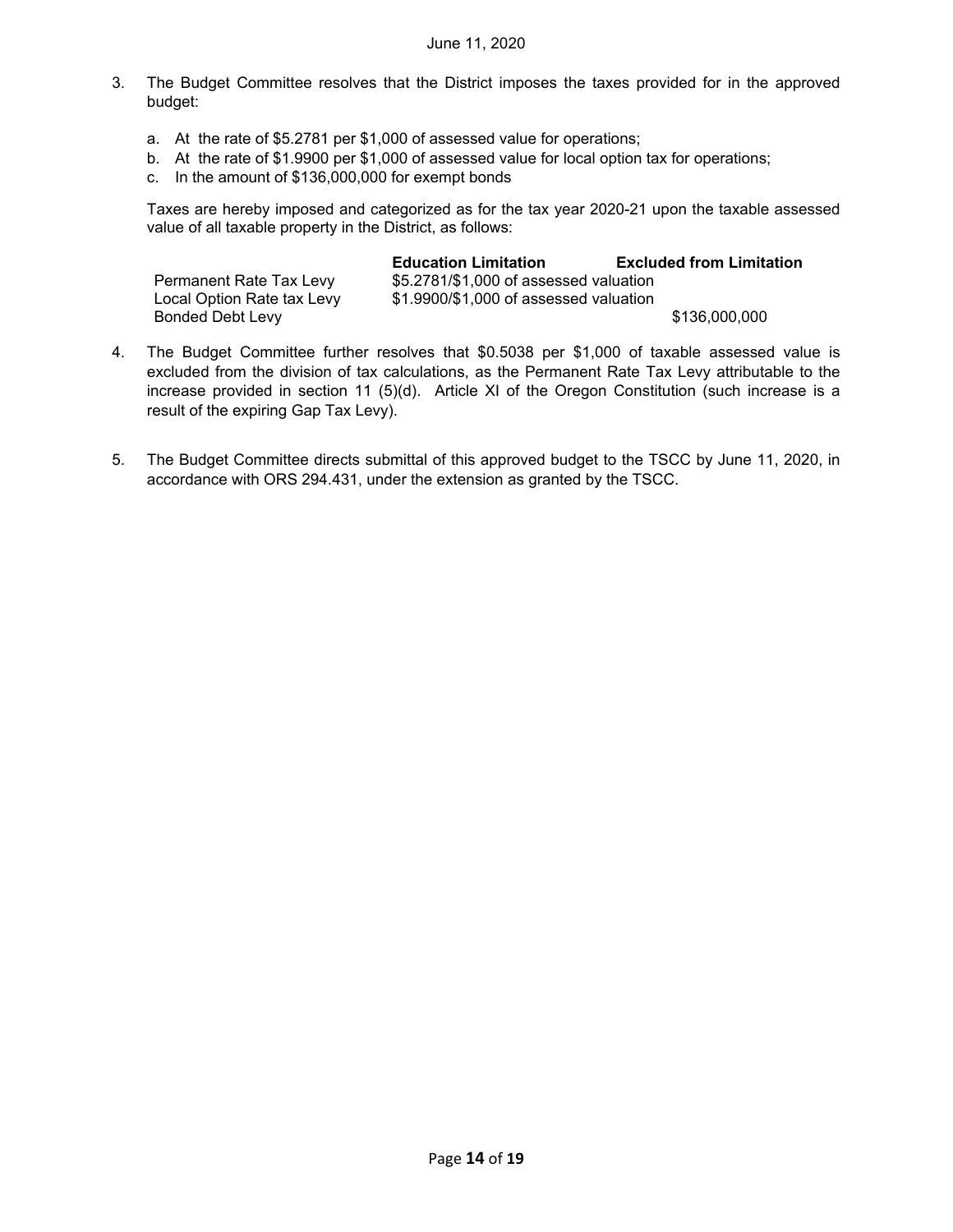# **Attachment "XX" to RESOLUTION NO. 6129**

Budget Committee Approval of the 2020-21 Budget and The Imposition of Property Taxes

|                                                     | <b>Portland Public Schools</b> |                   |                    |
|-----------------------------------------------------|--------------------------------|-------------------|--------------------|
| Adjustments to the 2020-21 Proposed Budget Document |                                |                   |                    |
|                                                     | June 11, 2020                  |                   |                    |
|                                                     | (in thousands)                 |                   |                    |
|                                                     |                                |                   |                    |
|                                                     |                                |                   | <b>Recommended</b> |
|                                                     | Proposed                       |                   | <b>Approved</b>    |
|                                                     | <b>Budget</b>                  | <b>Adjustment</b> | <b>Budget</b>      |
| 100 - General Funds                                 |                                |                   |                    |
| <b>Resources</b>                                    |                                |                   |                    |
| <b>Beginning Fund Balance</b>                       | 46,631                         |                   | 46,631             |
| Local Property and Other Taxes                      | 277,706                        |                   | 277,706            |
| <b>Local Option Taxes</b>                           | 100,366                        |                   | 100,366            |
| <b>Other Local Sources</b>                          | 18,395                         |                   | 18,395             |
| County and Intermediate Souces                      | 14,027                         |                   | 14,027             |
| <b>State School Fund</b>                            | 267,735                        |                   | 267,735            |
| State Common School Fund                            | 4,744                          |                   | 4,744              |
| Federal and State Support                           | 0                              |                   | 0                  |
| <b>Interfund Transfers</b>                          | 0                              |                   | 0                  |
| Other                                               | 50                             |                   | 50                 |
| Total                                               | 729,654                        | 0                 | 729,654            |
| <b>Requirements</b>                                 |                                |                   |                    |
| Instruction                                         | 373,928                        |                   | 373,928            |
| <b>Support Services</b>                             | 311,832                        |                   | 311,832            |
| Enterprise and Community Svcs                       | 1,814                          |                   | 1,814              |
| <b>Transfer of Funds</b>                            | 1,134                          |                   | 1,134              |
| Contingency                                         | 40,946                         |                   | 40,946             |
| Total                                               | 729,654                        | 0                 | 729,654            |
| 200 - Special Revenue Funds                         |                                |                   |                    |
| Resources                                           |                                |                   |                    |
| <b>Beginning Fund Balance</b>                       | 36,735                         |                   | 36,735             |
| Property and Other Taxes                            | 305                            |                   | 305                |
| Other Revenue from Local Sources                    | 22,909                         |                   | 22,909             |
| Intermediate Sources                                | 144                            |                   | 144                |
| <b>State Sources</b>                                | 72,998                         |                   | 72,998             |
| <b>Federal Sources</b>                              | 58,709                         |                   | 58,709             |
| <b>Interfund Transfers</b>                          | 0                              |                   | 0                  |
| All Other Resources                                 | 34                             |                   | 34                 |
| <b>Total</b>                                        | 191,834                        | 0                 | 191,834            |
|                                                     |                                |                   |                    |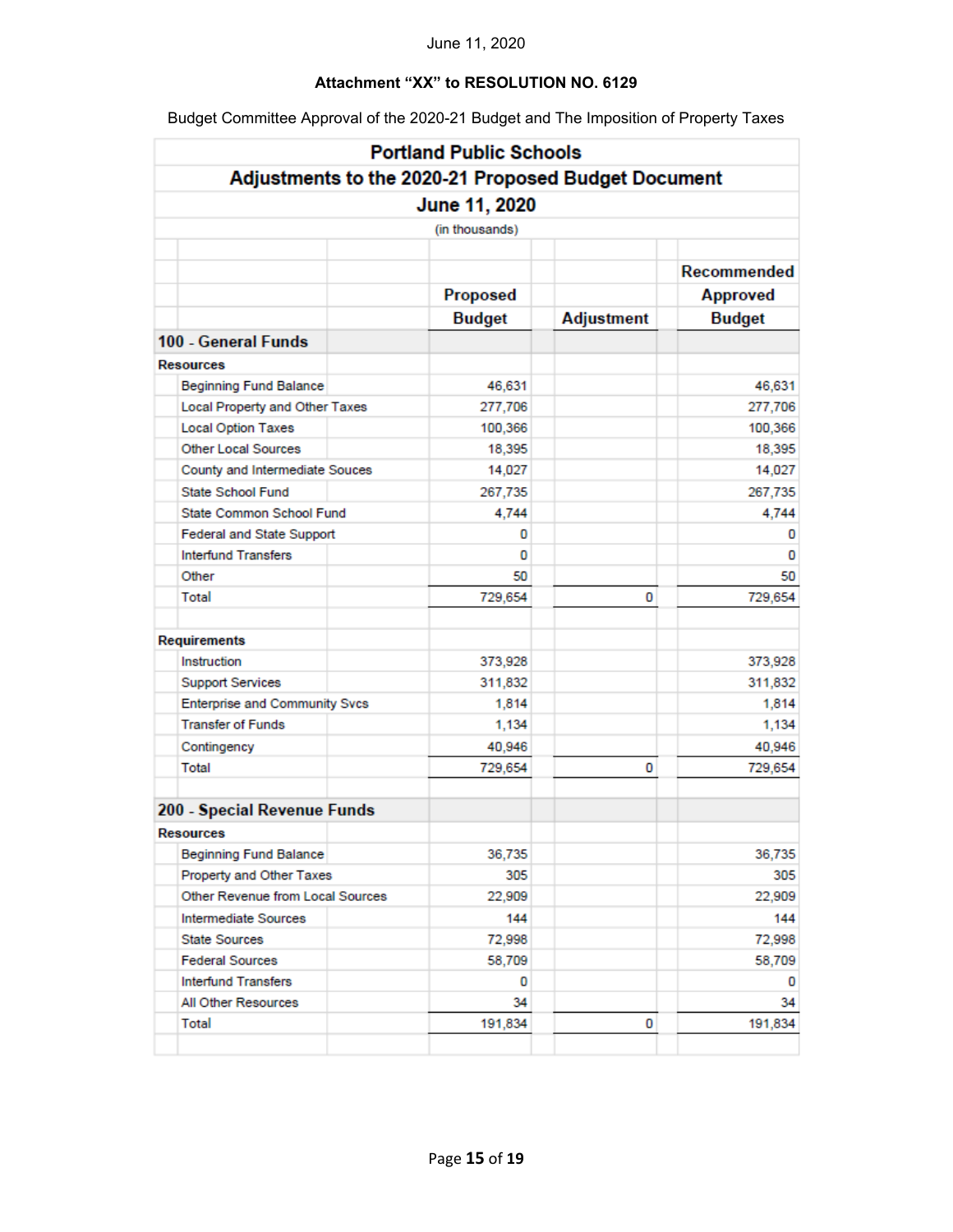|                                                     | <b>Portland Public Schools</b> |                   |                    |
|-----------------------------------------------------|--------------------------------|-------------------|--------------------|
| Adjustments to the 2020-21 Proposed Budget Document |                                |                   |                    |
|                                                     | June 11, 2020                  |                   |                    |
|                                                     | (in thousands)                 |                   |                    |
|                                                     |                                |                   |                    |
|                                                     |                                |                   | <b>Recommended</b> |
|                                                     | Proposed                       |                   | <b>Approved</b>    |
|                                                     | <b>Budget</b>                  | <b>Adjustment</b> | <b>Budget</b>      |
| <b>Requirements</b>                                 |                                |                   |                    |
| Instruction                                         | 84,568                         |                   | 84,568             |
| <b>Support Services</b>                             | 54,750                         |                   | 54,750             |
| <b>Enterprise and Community Svcs</b>                | 23,861                         |                   | 23,861             |
| Facilities Acquisition and Construction             | 14                             |                   | 14                 |
| <b>Transfers of Funds</b>                           | 0                              |                   | 0                  |
| Unappropriated Ending Fund Balance                  | 28,641                         |                   | 28,641             |
| Total                                               | 191,834                        | 0                 | 191,834            |
| 300 - Debt Service Funds                            |                                |                   |                    |
| <b>Resources</b>                                    |                                |                   |                    |
| <b>Beginning Fund Balance</b>                       | 14,250                         |                   | 14,250             |
| Property and Other Taxes                            | 128,923                        |                   | 128,923            |
| Other Revenue from Local Sources                    | 56,693                         |                   | 56,693             |
| <b>Federal Sources</b>                              | 54                             |                   | 54                 |
| <b>Interfund Transfers</b>                          | 1,751                          |                   | 1,751              |
| Total                                               | 201,672                        | 0                 | 201,672            |
| <b>Requirements</b>                                 |                                |                   |                    |
| Debt Service & PERS UAL                             | 191,444                        |                   | 191,444            |
| <b>Unappropriated Ending Fund Balance</b>           | 10,228                         |                   | 10,228             |
| Total                                               | 201,672                        | 0                 | 201,672            |
| 400 - Capital Projects Funds                        |                                |                   |                    |
| <b>Resources</b>                                    |                                |                   |                    |
| <b>Beginning Fund Balance</b>                       | 577,819                        |                   | 577,819            |
| Other Revenue from Local Sources                    | 12,766                         |                   | 12,766             |
| Intermediate Sources                                | 0                              |                   | 0                  |
| <b>State Sources</b>                                | 3,500                          |                   | 3,500              |
| <b>Interfund Transfers</b>                          | 0                              |                   | 0                  |
| All Other Resources                                 | 0                              | 1,000,000         | 1,000,000          |
| <b>Total</b>                                        | 594,085                        | 1,000,000         | 1,594,085          |
|                                                     |                                |                   |                    |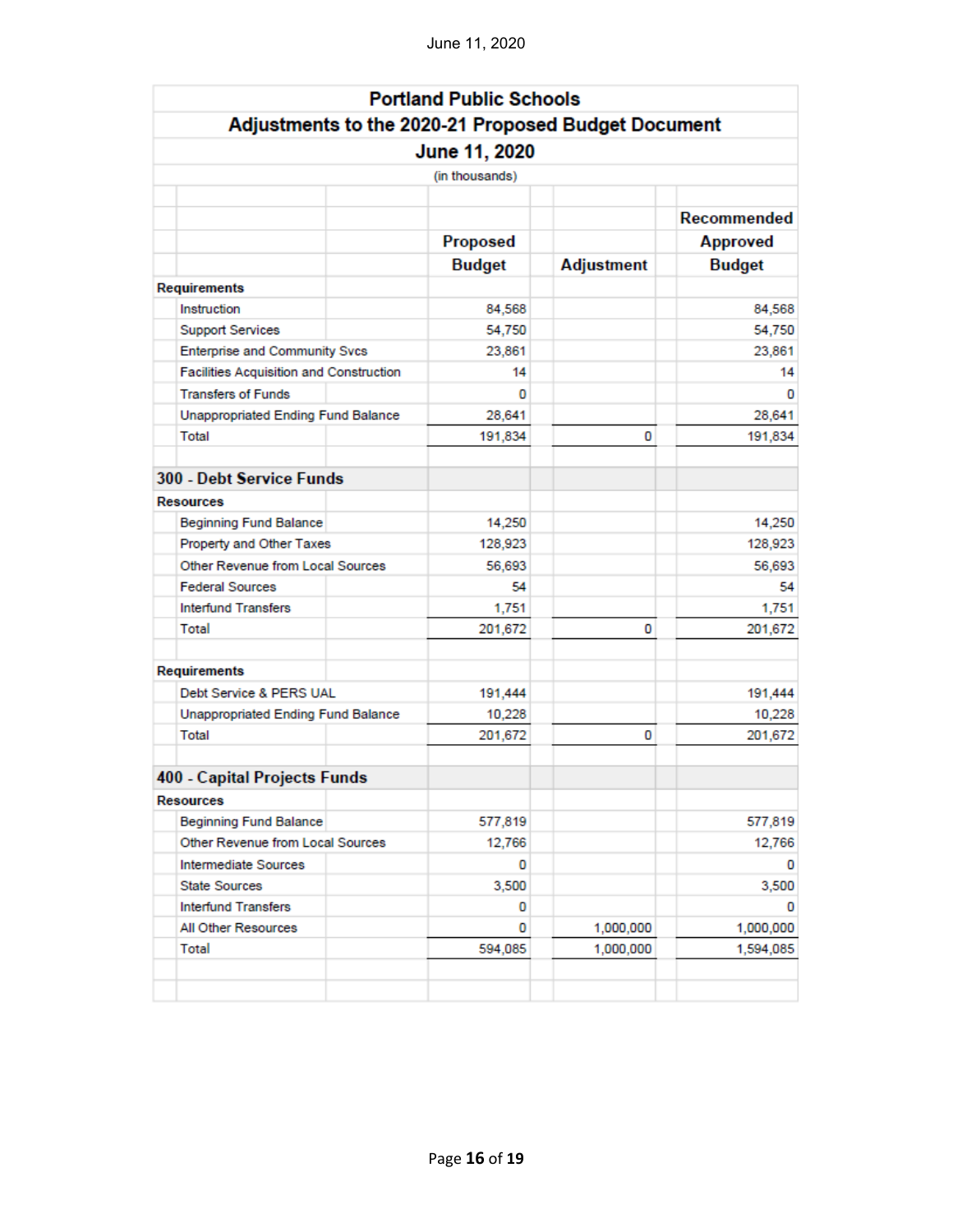|                                                     | <b>Portland Public Schools</b> |                   |                 |
|-----------------------------------------------------|--------------------------------|-------------------|-----------------|
| Adjustments to the 2020-21 Proposed Budget Document |                                |                   |                 |
|                                                     | June 11, 2020                  |                   |                 |
|                                                     | (in thousands)                 |                   |                 |
|                                                     |                                |                   |                 |
|                                                     |                                |                   | Recommended     |
|                                                     | Proposed                       |                   | <b>Approved</b> |
|                                                     | <b>Budget</b>                  | <b>Adjustment</b> | <b>Budget</b>   |
| Requirements                                        |                                |                   |                 |
| Instruction                                         | 0                              | 29,644            | 29,644          |
| <b>Support Services</b>                             | 1,524                          | 58,428            | 59,952          |
| Facilities Acquisition and Construction             | 419,663                        | 911,928           | 1,331,591       |
| <b>Transfers of Funds</b>                           | 617                            |                   | 617             |
| Contingencies                                       | o                              |                   | n               |
| <b>Unappropriated Ending Fund Balance</b>           | 172,282                        |                   | 172,282         |
| Total                                               | 594,085                        | 1,000,000         | 1,594,085       |
| 600 - Internal Service Funds                        |                                |                   |                 |
| <b>Resources</b>                                    |                                |                   |                 |
| <b>Beginning Fund Balance</b>                       | 6,186                          |                   | 6,186           |
| Other Revenue from Local Sources                    | 2.155                          |                   | 2,155           |
| <b>State Sources</b>                                | 192                            |                   | 192             |
| Total                                               | 8,532                          | o                 | 8,532           |
| Requirements                                        |                                |                   |                 |
| <b>Support Services</b>                             | 3,762                          |                   | 3,762           |
| Contingencies                                       | 4,769                          |                   | 4,769           |
| Unappropriated Ending Fund Balance                  | o                              |                   | o               |
| Total                                               | 8,532                          | 0                 | 8,532           |
| <b>All Funds Total</b>                              | 1,725,777                      | 1,000,000         | 2,725,777       |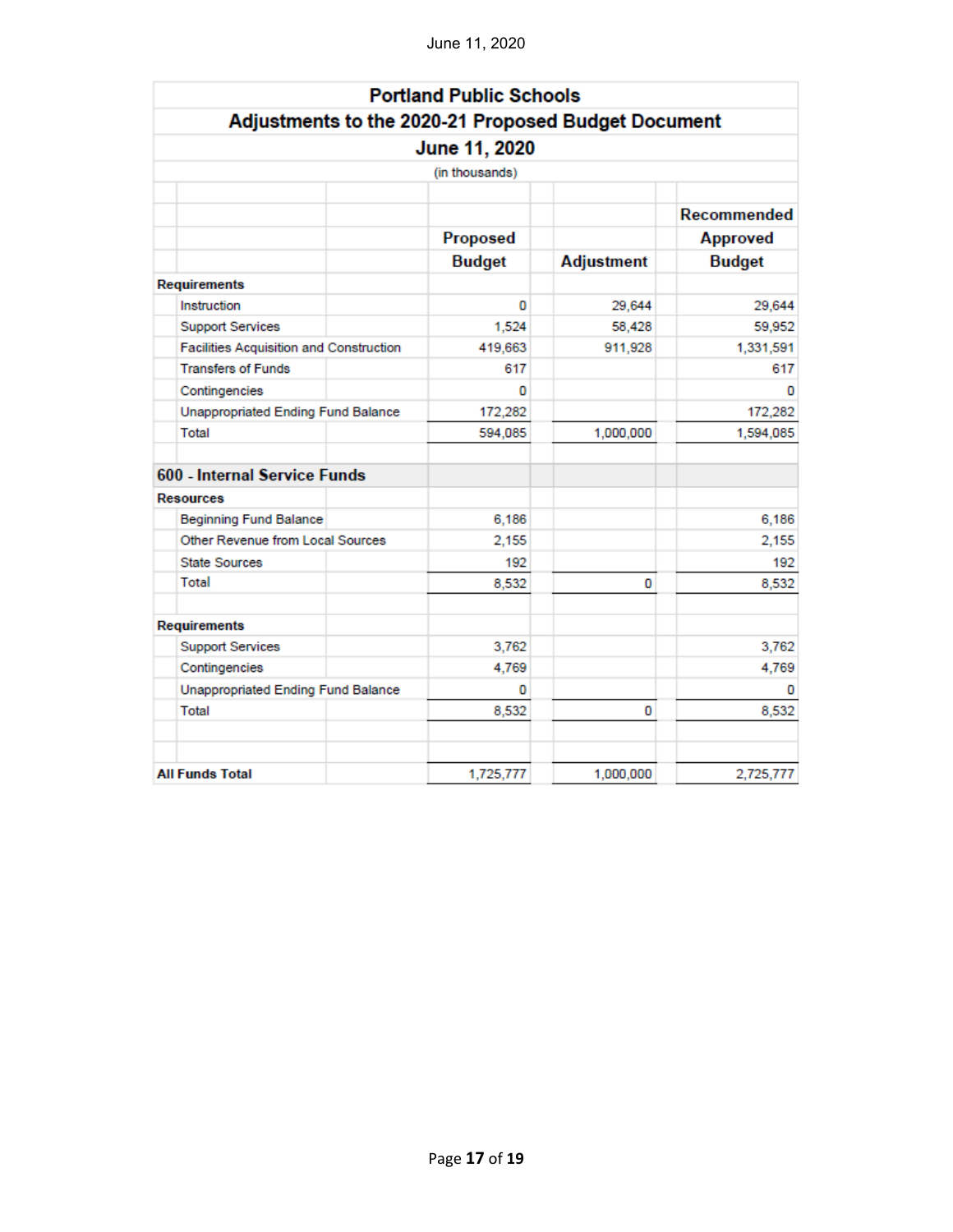|                                                      |                   |                | <b>Portland Public Schools</b><br>Identified DRAFT Adjustments to the 2020-21 Budget |                   |                                                                                                        |
|------------------------------------------------------|-------------------|----------------|--------------------------------------------------------------------------------------|-------------------|--------------------------------------------------------------------------------------------------------|
|                                                      |                   | June 11, 2020  |                                                                                      |                   |                                                                                                        |
|                                                      |                   | (in thousands) |                                                                                      |                   |                                                                                                        |
|                                                      |                   |                |                                                                                      |                   |                                                                                                        |
|                                                      |                   |                | Recommended                                                                          |                   |                                                                                                        |
|                                                      | Proposed          |                | <b>Approved</b>                                                                      | <b>Identified</b> | 2020-21                                                                                                |
|                                                      | <b>Budget</b>     | Adjustment     | <b>Budget</b>                                                                        | <b>Reductions</b> | <b>Funding</b>                                                                                         |
| 100 - General Funds                                  |                   |                |                                                                                      |                   |                                                                                                        |
| Resources                                            |                   |                |                                                                                      |                   |                                                                                                        |
| <b>Beginning Fund Balance</b>                        | 46.631            |                | 46.631                                                                               |                   | 46,631                                                                                                 |
| Local Property and Other Taxes                       | 277,706           |                | 277,706                                                                              |                   | 277,706                                                                                                |
| <b>Local Option Taxes</b>                            | 100,366           |                | 100.366                                                                              |                   | 100,366                                                                                                |
| Other Local Sources                                  | 18,395            |                | 18.395                                                                               |                   | 18,395                                                                                                 |
| County and Intermediate Souces                       | 14.027            |                | 14.027                                                                               |                   | 14.027                                                                                                 |
| State School Fund                                    | 267,735           |                | 267,735                                                                              |                   | 267,735                                                                                                |
| State Common School Fund                             | 4.744             |                | 4.744                                                                                |                   | 4.744                                                                                                  |
| <b>Federal and State Support</b>                     | ٥                 |                | ٥                                                                                    |                   | 0                                                                                                      |
| <b>Interfund Transfers</b>                           | o                 |                | 0                                                                                    |                   |                                                                                                        |
| Other                                                | 50                |                | 50                                                                                   |                   | 50                                                                                                     |
| Total                                                | 729,654           | ٥              | 729,654                                                                              | 0                 | 729,654                                                                                                |
|                                                      |                   |                |                                                                                      |                   |                                                                                                        |
| Requirements                                         |                   |                |                                                                                      |                   |                                                                                                        |
| Instruction                                          | 373,928           |                | 373,928                                                                              | -4,369            | 369,559                                                                                                |
| <b>Support Services</b>                              | 311,832           |                | 311.832                                                                              | $-7.631$          | 304.201                                                                                                |
| <b>Enterprise and Community Sves</b>                 | 1.814             |                | 1,814                                                                                |                   | 1,814                                                                                                  |
| <b>Transfer of Funds</b>                             | 1,134             |                | 1.134                                                                                |                   | 1,134                                                                                                  |
| Contingency<br>Total                                 | 40,946<br>729,654 | 0              | 40,946<br>729,654                                                                    | $-12,000$         | 40,946<br>717,654                                                                                      |
|                                                      |                   |                |                                                                                      |                   |                                                                                                        |
| 200 - Special Revenue Funds<br><b>Resources</b>      |                   |                |                                                                                      |                   |                                                                                                        |
| <b>Beginning Fund Balance</b>                        | 36,735            |                | 36.735                                                                               |                   |                                                                                                        |
| Property and Other Taxes                             | 305               |                | 305                                                                                  |                   |                                                                                                        |
| Other Revenue from Local Sources                     | 22,909            |                | 22,909                                                                               |                   |                                                                                                        |
| Intermediate Sources                                 | 144               |                | 144                                                                                  |                   |                                                                                                        |
| <b>State Sources</b>                                 | 72,998            |                | 72,998                                                                               |                   |                                                                                                        |
| <b>Federal Sources</b>                               | 58,709            |                | 58.709                                                                               |                   |                                                                                                        |
| <b>Interfund Transfers</b>                           | 0                 |                | o                                                                                    |                   |                                                                                                        |
| All Other Resources                                  | 34                |                | 34                                                                                   |                   |                                                                                                        |
| Total                                                | 191.834           | 0              | 191.834                                                                              | 0                 |                                                                                                        |
| Requirements                                         |                   |                |                                                                                      |                   |                                                                                                        |
| Instruction                                          | 84.568            |                | 84.568                                                                               | $-14.585$         |                                                                                                        |
| <b>Support Services</b>                              | 54.750            |                | 54.750                                                                               | $-4,206$          |                                                                                                        |
| <b>Enterprise and Community Sves</b>                 | 23,861            |                | 23,861                                                                               |                   | 36.735<br>305<br>22,909<br>144<br>72,998<br>58.709<br>0<br>34<br>191.834<br>69,983<br>50,544<br>23,861 |
| <b>Facilities Acquisition and Construction</b>       | 14                |                | 14                                                                                   |                   | 14                                                                                                     |
| <b>Transfers of Funds</b>                            | ٥l                |                | $\mathbf{O}$                                                                         |                   |                                                                                                        |
|                                                      | 28,641            |                | 28,641                                                                               |                   | 28,641                                                                                                 |
| Unappropriated Ending Fund Balance<br>Total          | 191,834           | ٥              | 191,834                                                                              | $-18,791$         |                                                                                                        |
|                                                      |                   |                |                                                                                      |                   |                                                                                                        |
| 300 - Debt Service Funds                             |                   |                |                                                                                      |                   |                                                                                                        |
| <b>Resources</b>                                     |                   |                |                                                                                      |                   |                                                                                                        |
| <b>Beginning Fund Balance</b>                        | 14.250            |                | 14.250                                                                               |                   |                                                                                                        |
| Property and Other Taxes                             | 128,923           |                | 128,923                                                                              |                   |                                                                                                        |
| Other Revenue from Local Sources                     | 56,693            |                | 56,693                                                                               |                   | 173,043<br>14.250<br>128,923<br>56,693                                                                 |
| <b>Federal Sources</b><br><b>Interfund Transfers</b> | 54<br>1,751       |                | 54<br>1,751                                                                          |                   | 54<br>1,751                                                                                            |